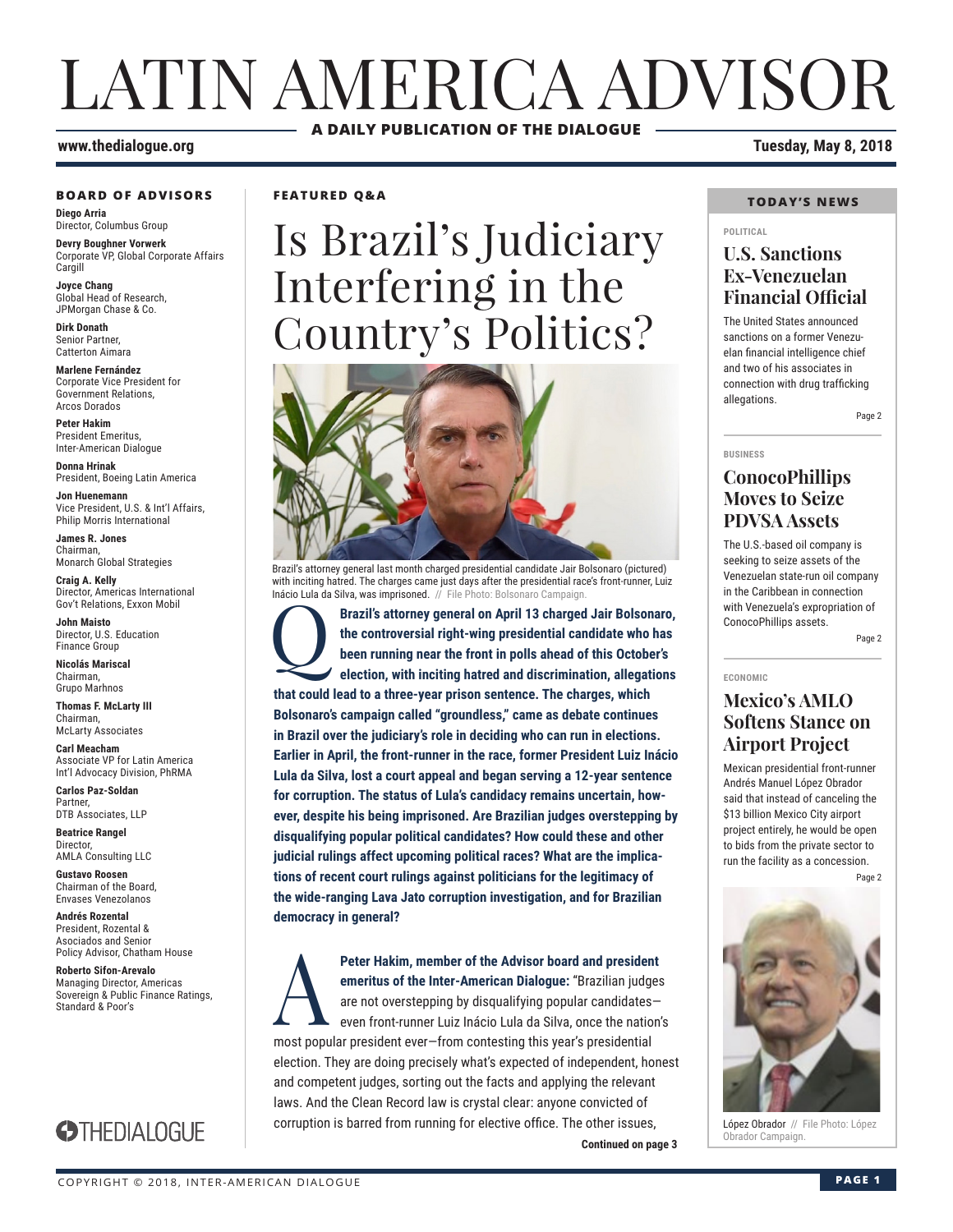### **POLITICAL NEWS**

# U.S. Sanctions Former Venezuelan Financial Official

The U.S. Treasury Department on Monday imposed sanctions against Venezuela's former financial intelligence chief over alleged crimes as a drug kingpin, The Wall Street Journal reported. Pedro Luís Martín Olivares was named "a significant foreign narcotics trafficker" under the Foreign Narcotics Kingpin Designation

## **We will deny corrupt Venezuelan regime officials access to the U.S. financial system."**

**— Steven Mnuchin** 

Act. "This action is in response to Martín's extensive drug trafficking and money laundering activities," said Treasury Secretary Steven Mnuchin. "We will deny corrupt Venezuelan regime officials access to the U.S. financial system," he added. Two others, Walter Alexander Del Nogal and Mario Antonio Rodríguez, were also sanctioned for providing support to Martín. Twenty companies in Venezuela and Panama that are allegedly owned or controlled by the three individuals were also sanctioned for laundering illicit proceeds from both narcotics trafficking and extortion. The sanctions are the latest in a string of steps taken by the United States against the government of socialist Venezuelan President Nicolás Maduro. U.S. Vice President Mike Pence on Monday urged Venezuela to suspend its May 20 election, which he denounced as a "sham," Agence France-Presse reported. "We call on Maduro to suspend the sham elections," Pence said in an address to the Organization of American States. Maduro shot back that Venezuela was not about to follow U.S. orders. "Do we listen to the imperialists?" Maduro asked supporters at a Caracas forum. "No!" they cheered.

### **ECONOMIC NEWS**

# AMLO Softens Stance on Mexico City Airport Project

Mexico's front-running presidential candidate, Andrés Manuel López Obrador, softened his stance on a \$13 billion airport project on Monday, saying that instead of canceling it entirely, he would be open to private sector bids to run the new facility as a concession, Reuters reported. López Obrador, a leftist who has been trading barbs in the press in recent weeks over the project with some of the country's top business leaders, said on Monday at a tourism conference he could compromise on the controversial project. "Why don't we do a concession? I wouldn't have a problem [with that]," said the candidate. "I'm not going to put half of public investment into one project," López Obrador added. The same idea was recently raised by Mexican business magnate Carlos Slim, who has invested heavily in the existing airport project but said he did not understand why the airport was not privately financed in a concession instead of publicly, Reuters reported. Critics of the new airport, which is nearly one-third complete, say it lacks risk management planning, with costs already running 50 percent higher than envisioned in original plans floated four years ago. Supporters say that canceling the new airport would hurt jobs, tourism and other commercial dev[elopment in](http://www.thedialogue.org/wp-content/uploads/2018/05/LAA180504.pdf)  Mexico City. [Editor's note: See related **Q&A** in the May 4 issue of the Advisor.].

### **BUSINESS NEWS**

# **ConocoPhillips** Moves to Seize PDVSA Assets

Houston-based oil major ConocoPhillips is moving to seize several of PDVSA's assets in the Caribbean over Venezuela's oil expropria-

### **NEWS BRIEFS**

## **Alvarado to Take Office Today as Costa Rica's President**

Carlos Alvarado, who won last month's presidential runoff in Costa Rica, is set to take office today as the youngest president in the country's modern history. Alvarado, 38, is to be sworn in today in the Plaza de la Democracia, next to the National Museum in San José, the Tico Times reported. Alvarado is expected to travel to the ceremony in a hydrogen-powered bus. Among his goals, Alvarado wants to end the use of fossil fuels in public transportation, Reuters reported.

## **Paraguay to Move Embassy to Jerusalem: Israeli Foreign Ministry**

Israel's foreign ministry said on Monday that Paraguay would move its embassy from Tel Aviv to the disputed city of Jerusalem, The Guardian reported. Paraguayan officials did not confirm or deny the reports, saying that Foreign Minister Eladio Loizaga "will speak on the issue when there is something concrete," Agence France-Presse reported. The move would make Paraguay the second to follow the United States' recent decision to move its embassy to Jerusalem, after Guatemala.

# **Chile's Economy Sees Highest Growth Rate Since 2013**

The Chilean economy grew at a 4.6 percent rate in March, compared to the same period a year ago, giving the country its highest growth rate since 2013, Reuters reported on Monday. The growth came mostly from the country's mining sector, which expanded 31.7 percent in March and is expected to show similar progress when April data are released. Chilean Finance Minister Felipe Larraín welcomed the news, but said his ministry would keep its growth projection at 3.5 percent for this year.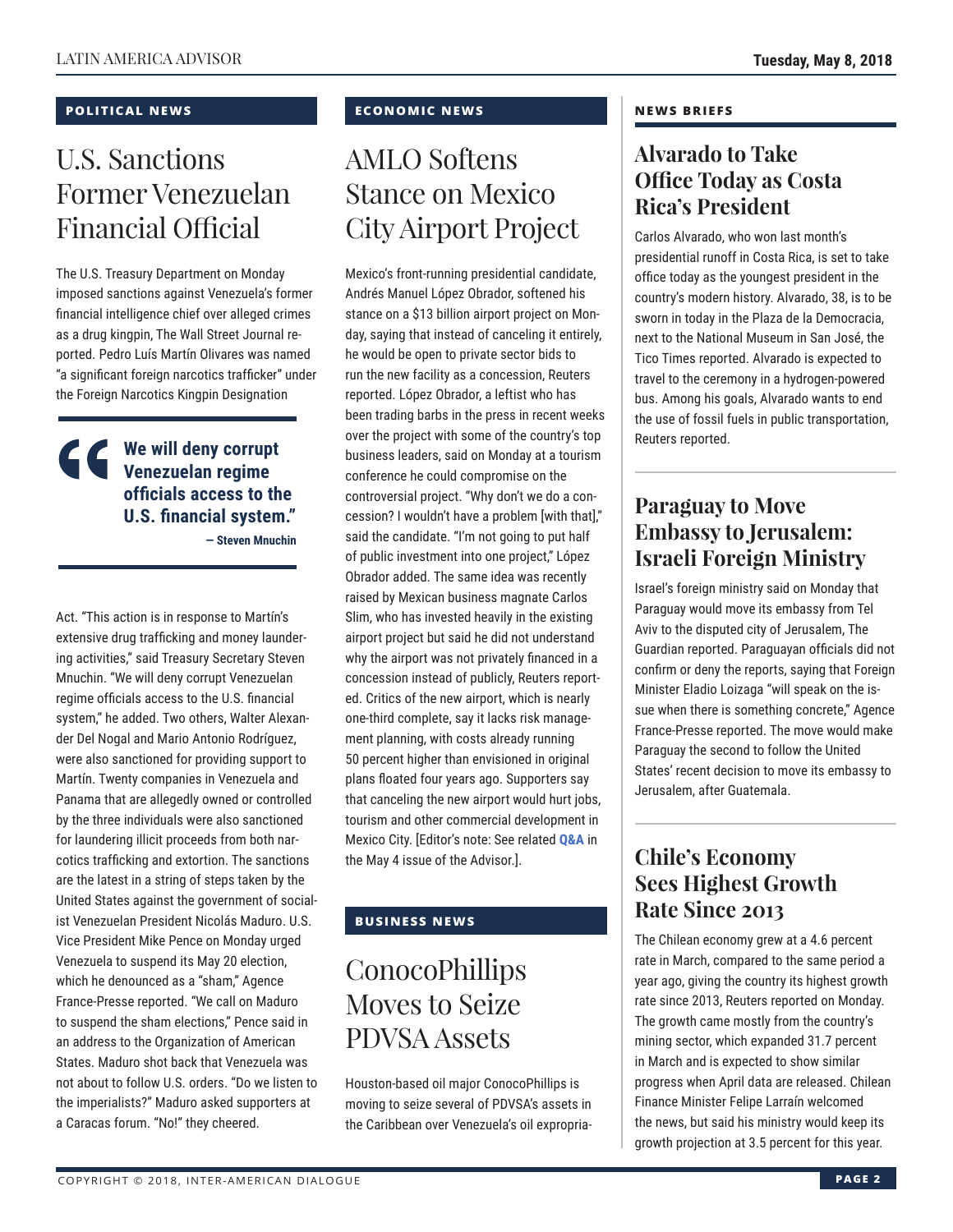tions, Reuters reported on Sunday, citing three unnamed sources with knowledge with the actions. ConocoPhillips received legal attachments from to freeze the Venezuelan state-run oil firm's assets on the island of St. Eustatius, where PDVSA rents storage tanks at a terminal, and on Bonaire, where it owns a 10 million-barrel terminal. Conoco has also initiated legal procedures to attach the 335,000 barrel-per-day (bpd) Isla refinery on Curaçao. PDVSA has not yet commented on the seizures. Conoco's actions are an effort to enforce a \$2 billion settlement it received from the International Chamber of Commerce on April 25 over then-President Hugo Chávez's expropriation of oil assets in 2007. Venezuela called the award a "tough lesson" for Conoco, which was far less than the \$22 billion it had previously sought. Conoco, which lost more assets than any other firm during the expropriations, is awaiting another settlement decision from the World Bank's International Centre for the Settlement of Investment Disputes. Separately, energy analyst firm S&P Global Platts on May 3 reported that Venezuela's oil output could fall a further 200,000 bpd by December of this year, according to ministry sources. Production has plummeted due to lack of equipment, labor disputes, and hyperinflation, deepening Venezuela's economic crisis. "Venezuela would not be able to increase production even if they wanted to," Tamas Vargas, analyst with brokerage firm PVM Oil Associates, told Platts. "Only God knows how low oil production will fall."

# Microsoft Must Simplify Data Opt-Out: Brazilian Court

A federal court in São Paulo on Monday ordered Microsoft to simplify its data-sharing opt-out in Windows 10 to comply with Brazil's personal data protection laws, O Estado de S.Paulo reported. Microsoft will now have up to 30 days to make the changes necessary to comply with the order, as well as notify consumers so they may change their settings. Windows 10 allowed Microsoft to collect data on users' email content, Internet search history

#### **FEATURED Q&A / Continued from page 1**

particularly the potential consequences for Brazilian democracy, are far more difficult to address. Surely, a persuasive case can be made that the best way to protect democracy is to consistently and equitably apply the rule of law. But the case may not hold under the deeply troubled circumstances of Brazil's governance and institutions. Despite the exceptional efforts of the country's judges and prosecutors, bribery and graft permeate from top to bottom in politics, business and sports. Never before have Brazil's president and Congress been so reviled and

> **Brazilian judges are not overstepping by disqualifying popular candidates..."**

> > **— Peter Hakim**

distrusted—not surprising when nearly half of the country's legislators, President Temer himself, and some 15 of 20 prospective presidential candidates are under criminal investigation. Even the judiciary, which has been widely lauded for its attack on corruption, has recently come under growing criticism. Brazil's population is increasingly polarized and angry. As things stand now, somewhat more than half of Brazilian voters applaud Lula's imprisonment, while somewhat less want him re-elected president. Not a healthy situation. Interestingly, both Temer and former President Cardoso have said Brazil would be best served by Lula losing

and location. Brazilian prosecutors brought the case before the court on April 25, saying that Microsoft had collected, processed and transferred users' personal data without their "express consent," violating several laws, Reuters reported. The company has faced similar criticisms in Europe over the difficulty of opting the October election. They understand that, absent Lula's participation, the election may not confer much legitimacy on the winner. But both stopped short of acknowledging that Lula can only lose if he is permitted to run. It just may be that, given the parlous state of Brazilian governance, the decision on Lula's eligibility to compete should not be left to Brazil's Supreme Court, but rather turned over to the people of Brazil, perhaps in a referendum before the election—or simply by putting him on the ballot."

Jana Nelson, former Brazil Desk<br>
Officer at the U.S. Department<br>
of State: "The politicization of<br>
the judiciary, especially around<br>
alections is a bet button issue of our time **Officer at the U.S. Department of State:** "The politicization of the judiciary, especially around elections, is a hot-button issue of our time. Although Brazilian Attorney General Raquel Dodge has the right to charge Bolsonaro, in doing so she likely undermined the perception of her impartiality in politically charged proceedings. The alleged crime was committed a year before Dodge's accusation, and Bolsonaro had already been convicted of it by a lower court. Therefore, it should not have been a top item on Dodge's agenda. Coming so soon after Lula's sentence for corruption, Dodge's decision gives the impression that there is a judicial witch hunt against certain politicians. Most Brazilian judges are doing their job appropriately. But some high-level judges—on both sides of the political spectrum—and some ill-advised decisions are giving the Brazilian judiciary a bad name. The strength and legitimacy of any judiciary depends on the perception of impartiality and fairness. It does not take much to undermine it. The current politicization of the Brazilian judiciary could lead to an increase in tensions and **Continued on page 4** 

out of data-sharing processes. Microsoft said it is committed to protecting users' privacy. "It is a priority for us to guarantee that all of our products and services are in compliance with the applicable laws and we are ready to work with [the office of the public prosecutor] to clear up its comments related to Windows."